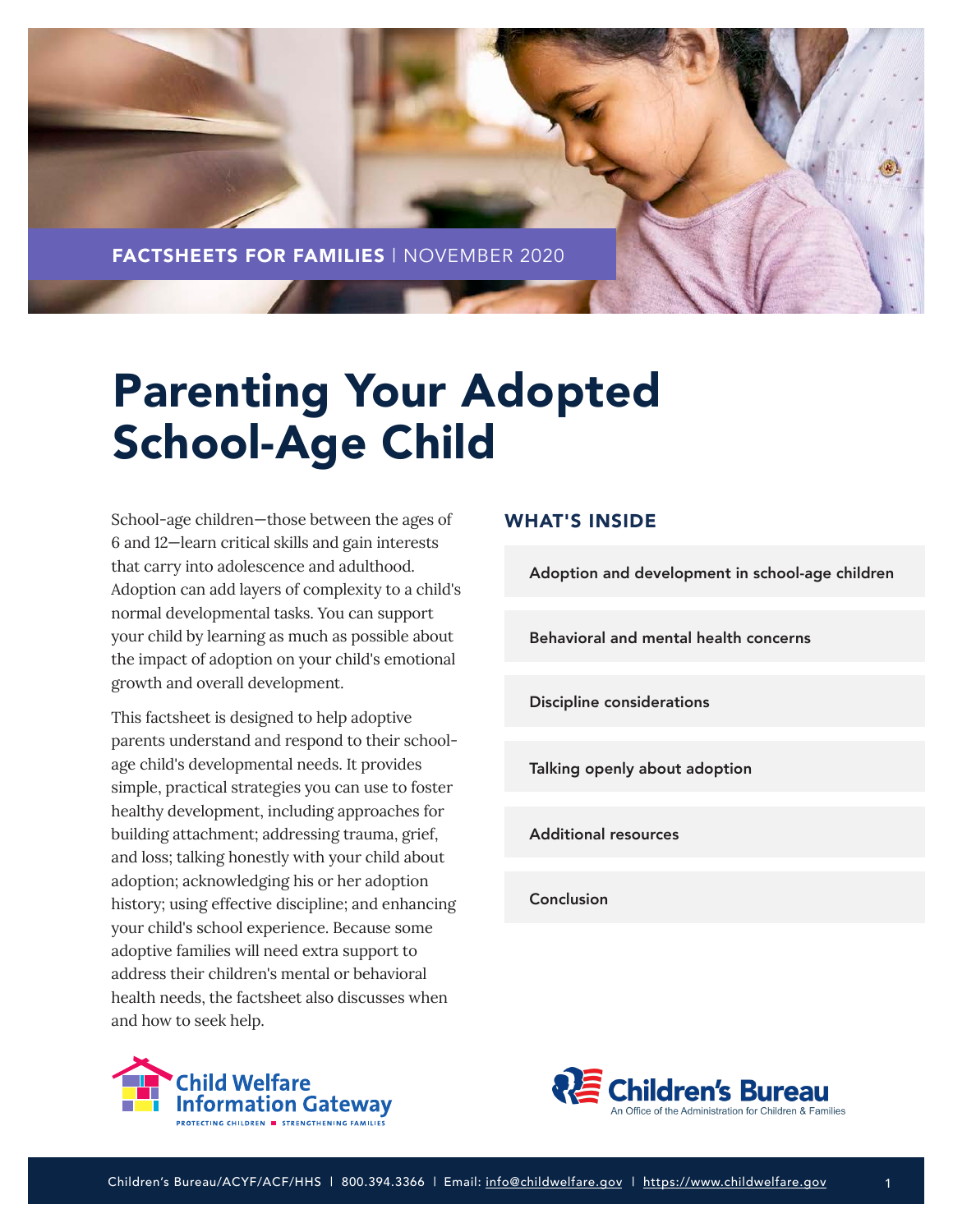## <span id="page-1-0"></span>ADOPTION AND DEVELOPMENT IN SCHOOL-AGE CHILDREN

Understanding the typical tasks and needs of school-age children and how adoption-related experiences may affect their development will help you meet your child's needs, strengthen your relationship, and identify important emotional or physical concerns.

There is a lot of information available about typical growth and development patterns for school-age children. It is important to remember that personal experiences—as well as background and medical history—and how they impact the development of children who were adopted vary greatly from child to child. Although detailed records about your child's background and medical history may not always be available, the following resources from Child Welfare Information Gateway can provide information that can help in your research: *[Obtaining](https://www.childwelfare.gov/pubs/f-background/)  [Background Information on Your Prospective](https://www.childwelfare.gov/pubs/f-background/)  [Adopted Child](https://www.childwelfare.gov/pubs/f-background/)*, *[Providing Adoptive Parents With](https://www.childwelfare.gov/topics/systemwide/laws-policies/statutes/collection/)  [Information About Adoptees and Their Birth](https://www.childwelfare.gov/topics/systemwide/laws-policies/statutes/collection/)  [Families](https://www.childwelfare.gov/topics/systemwide/laws-policies/statutes/collection/)*, and *[Access to Adoption Records](https://www.childwelfare.gov/topics/systemwide/laws-policies/statutes/infoaccessap/)*.

#### EFFECTS OF EARLY EXPERIENCES ON DEVELOPMENT

Children with early adverse experiences may exhibit certain developmental delays (see Information Gateway's [Adverse Childhood](https://www.childwelfare.gov/topics/preventing/overview/framework/aces/)  [Experiences](https://www.childwelfare.gov/topics/preventing/overview/framework/aces/) webpage to learn more). A medical professional can help assess your child's development and determine if delays exist. If your child is found to have a disability, he or she might be eligible for a variety of services, such as speech therapy, occupational or physical therapy, and counseling. Some services can be provided at home, while others may be offered at a child development center. Resources for parents of children with disabilities are available on the

- The National Library of Medicine provides a brief overview of the typical developmental [tasks of school-age children.](https://medlineplus.gov/ency/article/002017.htm)
- **Child Welfare Information Gateway's** website provides resources about adoption and child development. Visit the [Understanding Developmental](https://www.childwelfare.gov/topics/preventing/promoting/parenting/understanding/)  [Stages](https://www.childwelfare.gov/topics/preventing/promoting/parenting/understanding/) and [Adoption and Developmental](https://www.childwelfare.gov/topics/adoption/adopt-parenting/stages/)  [Stages](https://www.childwelfare.gov/topics/adoption/adopt-parenting/stages/) sections.
- **Harmony Family Center, a Tennessee-based** agency offering evidence-based therapeutic services to children and families, created a [developmental timeline](https://f703a7d7-8ac0-4f02-8b8d-b5183e4ac074.filesusr.com/ugd/434165_476d3343f2d241c192fc53084ba610f9.pdf) for children from birth through early adulthood.

[Center for Parent Information and Resources](https://www.parentcenterhub.org/) website, an online learning resource supported by the U.S. Department of Education's Office of Special Education Programs.

To learn more, see Information Gateway's [Postpermanency Services for Children With](https://www.childwelfare.gov/topics/adoption/adopt-parenting/services/disability/)  [Disabilities](https://www.childwelfare.gov/topics/adoption/adopt-parenting/services/disability/) webpage and the U.S. Centers for Disease Control and Prevention's [Developmental](https://www.cdc.gov/ncbddd/developmentaldisabilities/index.html)  [Disabilities](https://www.cdc.gov/ncbddd/developmentaldisabilities/index.html) webpage.

#### YOUR CHILD'S DEVELOPMENTAL VERSUS CHRONOLOGICAL AGE

If your child came from an institution or an abusive or neglectful family situation, he or she may not have learned some important things, such as communicating with others or expressing feelings appropriately. Playing with other children, taking turns, or just having fun may be new experiences. As a result, your child may need time to catch up to children in the same age group. If English is not the child's first language, he or she may have added delays and challenges.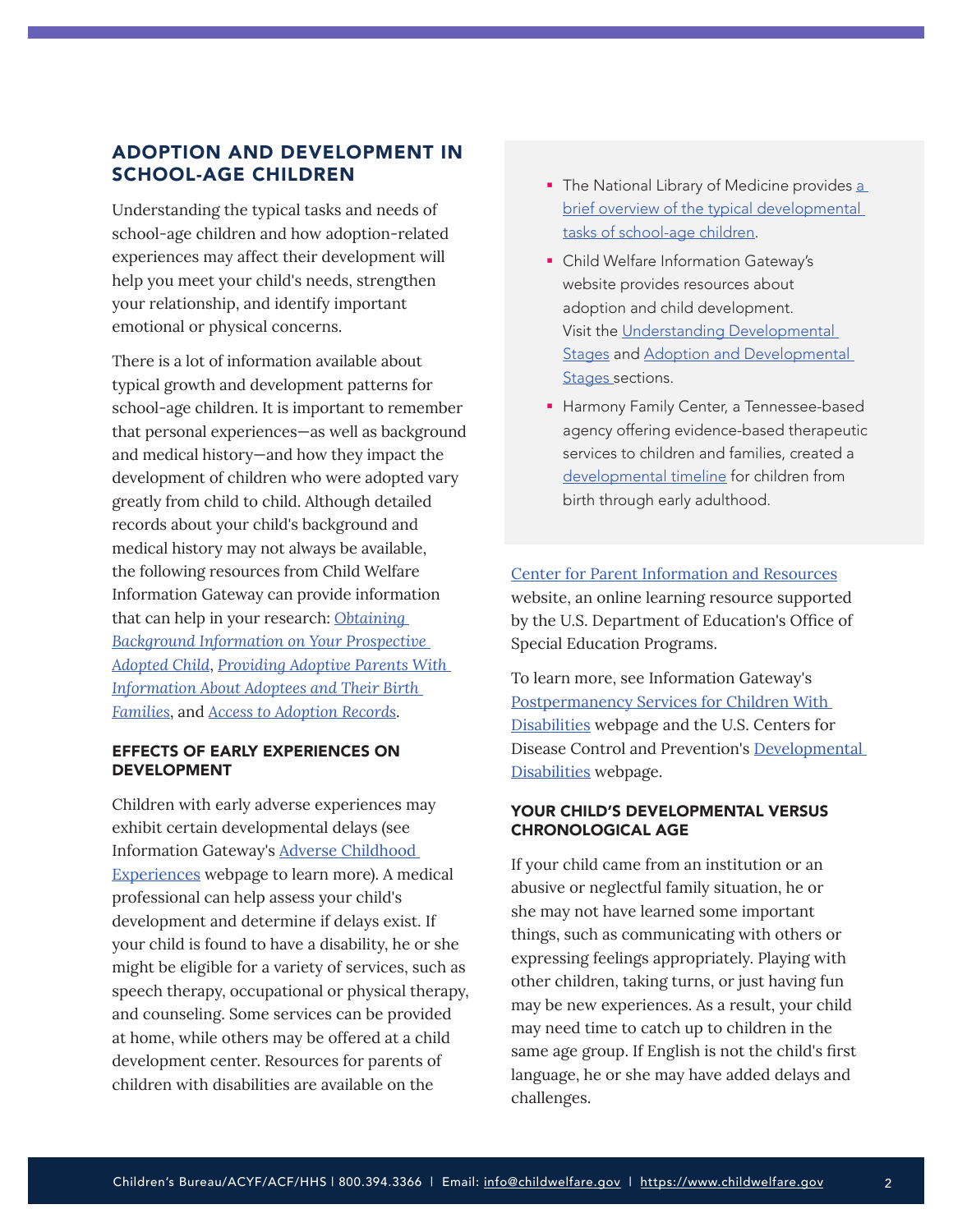You can help your child overcome such lags by using parenting strategies based on your child's developmental level, not on his or her age. For example, a 7-year-old child may need the bedtime routine of a 3-year-old. A 12-year-old may need to learn how to get along in a group of two or three friends before he or she is ready to join a larger group activity. A child who is socially behind may play better with younger children. Playing with younger children will give your child a sense of confidence and teach empathy and helpfulness. Consult your adoption professional or an experienced peer about organizing and supervising constructive "learning" playdates.

Allowing your child to learn at his or her own pace is crucial. Although others may feel you are 'babying' your older child, you are simply helping him or her learn what he or she has missed. Some older children may need to learn tasks the way a younger child would. Break tasks down into small, manageable steps, so that your child will feel a sense of success and accomplishment. Let progress be guided by your child's readiness to move on to the next developmental level.

## BEHAVIORAL AND MENTAL HEALTH CONCERNS

Adoption-related issues, such as feelings of loss and grief, ambivalence over identity, and related insecurities, can impact your schoolage child's day-to-day behavioral and mental health. Sadness, anger, and behavior challenges are normal as children in elementary school learn more about their family histories and come to terms with adoption. These behaviors may become more pronounced as a child becomes more secure and comfortable in your home. The need for extra assistance may occur even in children who previously adjusted well, as they grapple with developmentally appropriate issues

such as identity formation. Difficulties with peers should not go unaddressed. Children with poor interpersonal skills may be picked on or excluded, putting them at risk for future social and emotional problems.

It is important to seek professional help if your child or other family members show any of the following signs:

- **Extreme emotions and behaviors**
- Difficult family relationships that persist or seem to be getting worse
- Difficult peer relationships
- **Substance use**

Finding an adoption-competent therapist you are comfortable working with is essential and may take some persistence. Information Gateway's factsheet *[Finding and Working With](https://www.childwelfare.gov/pubs/f-therapist/)  [Adoption-Competent Therapists](https://www.childwelfare.gov/pubs/f-therapist/)* and the Center for Adoption Support and Education's Directory [of Adoption Competent Professionals](https://adoptionsupport.org/member-types/adoption-competent-professionals/) and its National Adoption Competency Mental Health Training Initiative (NTI) [Directory of NTI Trained](https://adoptionsupport.org/nti/trained-professionals/)  [Professionals](https://adoptionsupport.org/nti/trained-professionals/) may help in this effort.

#### Adoption-Related Behavioral and Mental Health Issues

Child Welfare Information Gateway offers several resources to help you understand your child's behavioral and mental health needs:

- **Understanding the Emotional Impact of** [Adoption](https://www.childwelfare.gov/topics/adoption/birthfor/emotional-impact/) (webpage)
- **Behavioral Health Consequences of Child** [Abuse and Neglect](https://www.childwelfare.gov/topics/can/impact/long-term-consequences-of-child-abuse-and-neglect/health/) (webpage)
- **Emotional/Behavioral Health Needs of** [Children and Youth](https://www.childwelfare.gov/topics/adoption/adopt-parenting/intercountry/healthneeds/) (webpage)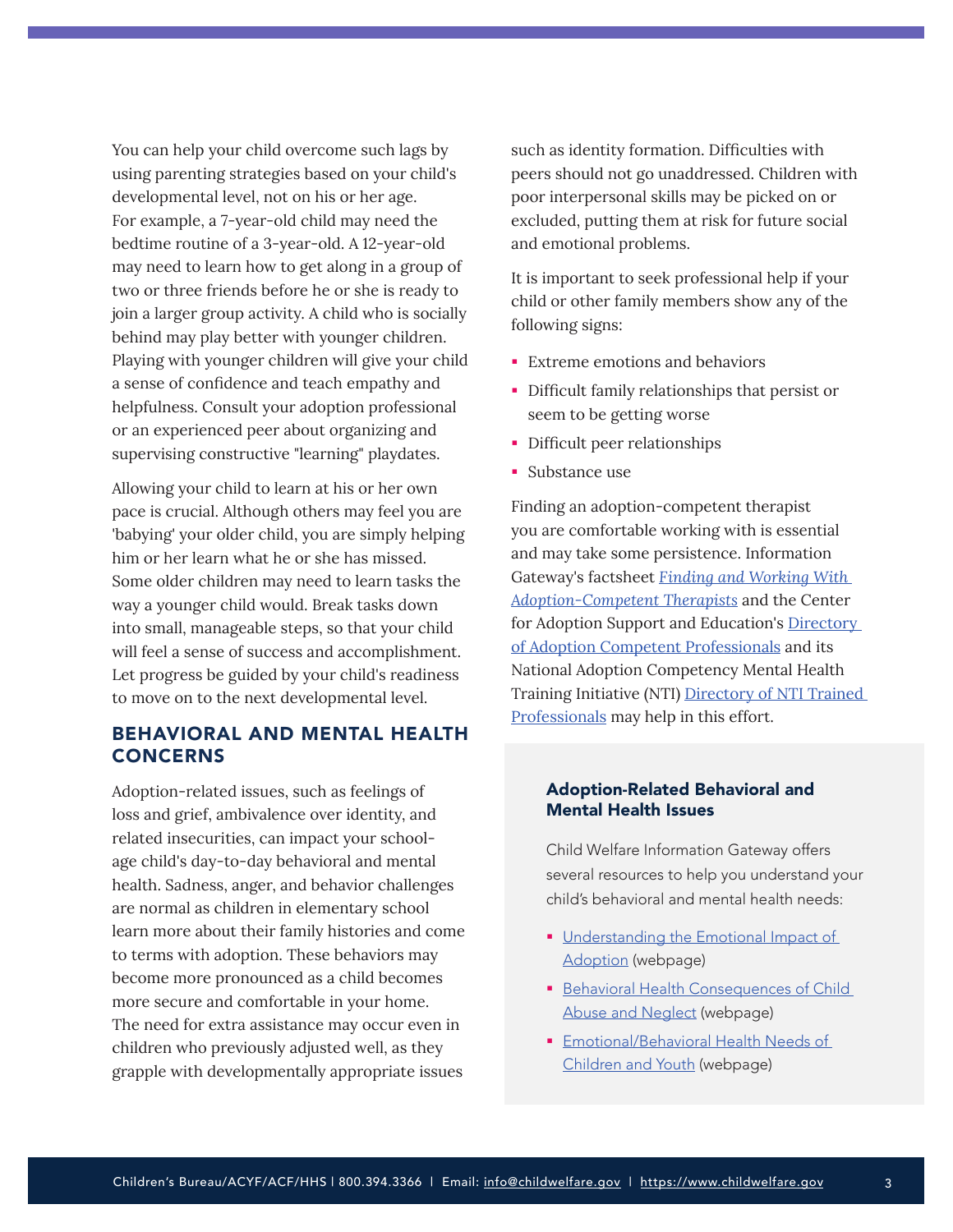#### <span id="page-3-0"></span>ADOPTION-RELATED LOSS AND GRIEF

Children who experience separation from their birth parents may feel an unresolved sense of grief that may recur, particularly at milestones in life, even when the adoption was a positive experience. Unresolved grief can affect a child's emotional and mental development. For example, children who were adopted may feel sad or angry about being separated from the people and the life they remember (their community; culture; and, if relevant, their former school). This may include birth family members, foster parents, and/or brothers and sisters. Here are some ways you can promote communication about grief while helping your child work through a sense of loss:

- **Address the issue early.** Don't wait for your child to bring up the subject of adoption or express sadness about his or her family history. Even if your child never mentions his or her birth parents, most adopted 6- to 12-year-olds have frequent thoughts about them. If you are open and matter of fact about the subject, it will help your child feel more comfortable, too.
- **Acknowledge your child's feelings.** Tell your child that it is natural for children who were adopted to think about their birth families and feel sadness about the loss of family members or unknown family histories.
- **Resist the urge to rush in and cheer up a grieving child.** Just as children need the chance to learn and develop in their own ways, they need to work through their own grief and loss issues. You can help your child by being supportive (e.g., 'You seem sad. I wonder if you are thinking about your birth [or other] family."). Efforts to lessen their pain, on the other hand, can make children question the value of their feelings and reduce their confidence in their ability to cope.
- **Help your child express sadness in the manner that best fits his or her stage of emotional development.** A school-age child may need to sob like a toddler and be held and comforted like one.
- **Be prepared for grief disguised as anger.** Although it is challenging for parents, anger is a way for children to vent loss and sadness. Anger and difficult behavior will often subside after children have vented or worked through their emotions.
- **Be prepared for your child to make up stories, especially in the face of uncertainty.** Children who lack details and information about their adoption stories and backgrounds may fabricate stories as a protective and defensive mechanism against their not knowing.

Extreme behaviors or moods (e.g., control issues, withdrawal, apathy, extreme fearfulness, poor appetite, aggressiveness) may result from unresolved grief or may be signs of untreated trauma. If your child shows these behaviors, look for an adoption-competent therapist or counselor and ask other adoptive parents for recommendations whenever possible.

Learning to be comfortable with your own feelings about adoption and why you chose to adopt (e.g., infertility) creates a positive and significant bond with your child. You may acknowledge your own sadness by saying something like, 'I'm sad, too, that I didn't get to be with you when you were just a little baby, but I'm happy that your birth mother (and father) had you and that you came to live with me, and now we can always be together."

See Information Gateway's [Helping Adopted](https://www.childwelfare.gov/topics/adoption/adopt-parenting/helping/)  [Children Cope With Grief and Loss](https://www.childwelfare.gov/topics/adoption/adopt-parenting/helping/) webpage and *[The Impact of Adoption](https://www.childwelfare.gov/pubs/factsheets-families-adoptionimpact/)* factsheet for related material.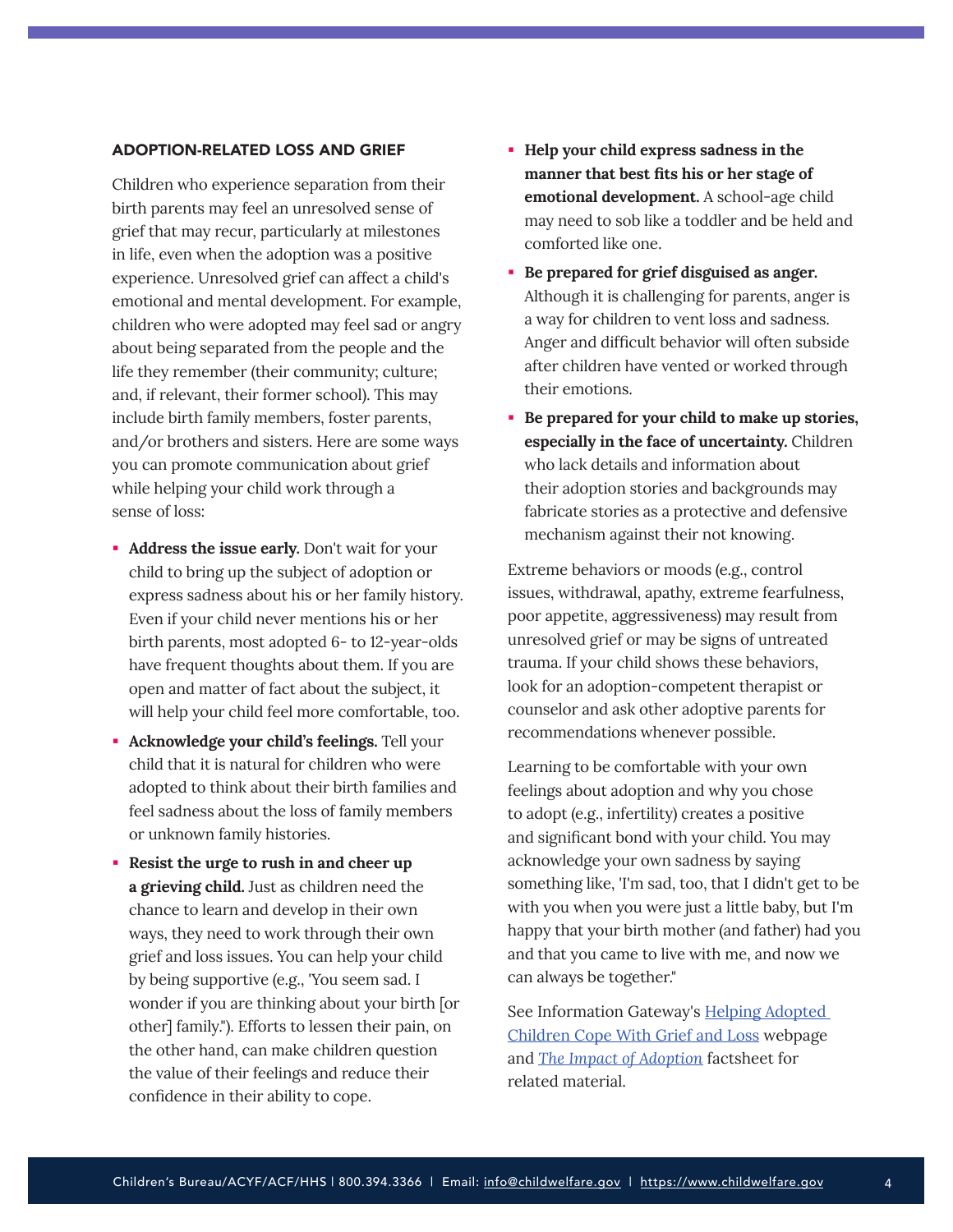#### ADOPTION-RELATED FEARS AND FANTASIES

Children who have experienced the loss of at least one family or home may be fearful of losing another. Fears may take the form of sleeping or eating difficulties, nightmares, separation difficulties, nervousness, and even increased allergies and illnesses. The following are some things you can do to help your child understand your commitment to him or her:

- Reassure your child that you intend to be his or her parent forever. Demonstrate this through both words and actions. Some children may test their adoptive parents with misbehavior.
- **Engage the child in planning future family** events (e.g., 'Next Thanksgiving, would you like to …?").
- Purchase a photo album with spaces designated for school photos and memorabilia all the way through high school.
- Go away and come back. Although it is extremely hard to leave a child with separation anxiety, it is only through practice that a child learns you will always return.

All children fantasize about an alternate family life (e.g., a 'real" mother who never reprimands, a father who is a famous person). Sometimes school-age children who were adopted use fantasy to attempt to undo their losses. They may imagine their birth parent returning for them or the adoption agency calling to report that they mistakenly placed the wrong child. The following are some actions you can take to reassure your child:

 Encourage your child to talk about fantasies and express his or her feelings about adoption.

 Reassure your child that it is normal to imagine what their lives might have been like had they not been adopted. Point out that everyone, adopted or not, does this occasionally. ('I wonder what would have happened if I had ... [gone to a different college, taken another job, been born into another family].")

#### ATTACHMENT ISSUES

Healthy child development depends on a secure parent-child attachment that ideally is established in infancy. If the parent-child attachment was disrupted, a child may not have developed the secure base needed for healthy development. A school-age child with insecure attachment might experience anxiety when away from home or even show developmental delays or traits of a younger child. You can help your child by interacting with him or her in a way that is consistent with the child's developmental age, not chronological age. When you interact with children at the level of their emotional and physical development, you help them grow and improve and repair attachment. A skilled adoption counselor or professional can help by offering therapy that encourages safe touch and gentle connection, such as eye contact and nurturing behaviors (see Information Gateway's *[Finding and](https://www.childwelfare.gov/pubs/f-therapist/)  [Working With Adoption-Competent Therapists](https://www.childwelfare.gov/pubs/f-therapist/)*).

[Nurturing and Attachment,](https://www.childwelfare.gov/topics/preventing/promoting/protectfactors/nurture-attach/) an Information Gateway webpage, and [Attachment Issues With](https://creatingafamily.org/adoption/resources/attachment-issues-with-adoption/)  [Adoption,](https://creatingafamily.org/adoption/resources/attachment-issues-with-adoption/) a section on the Creating a Family website, provide related resources.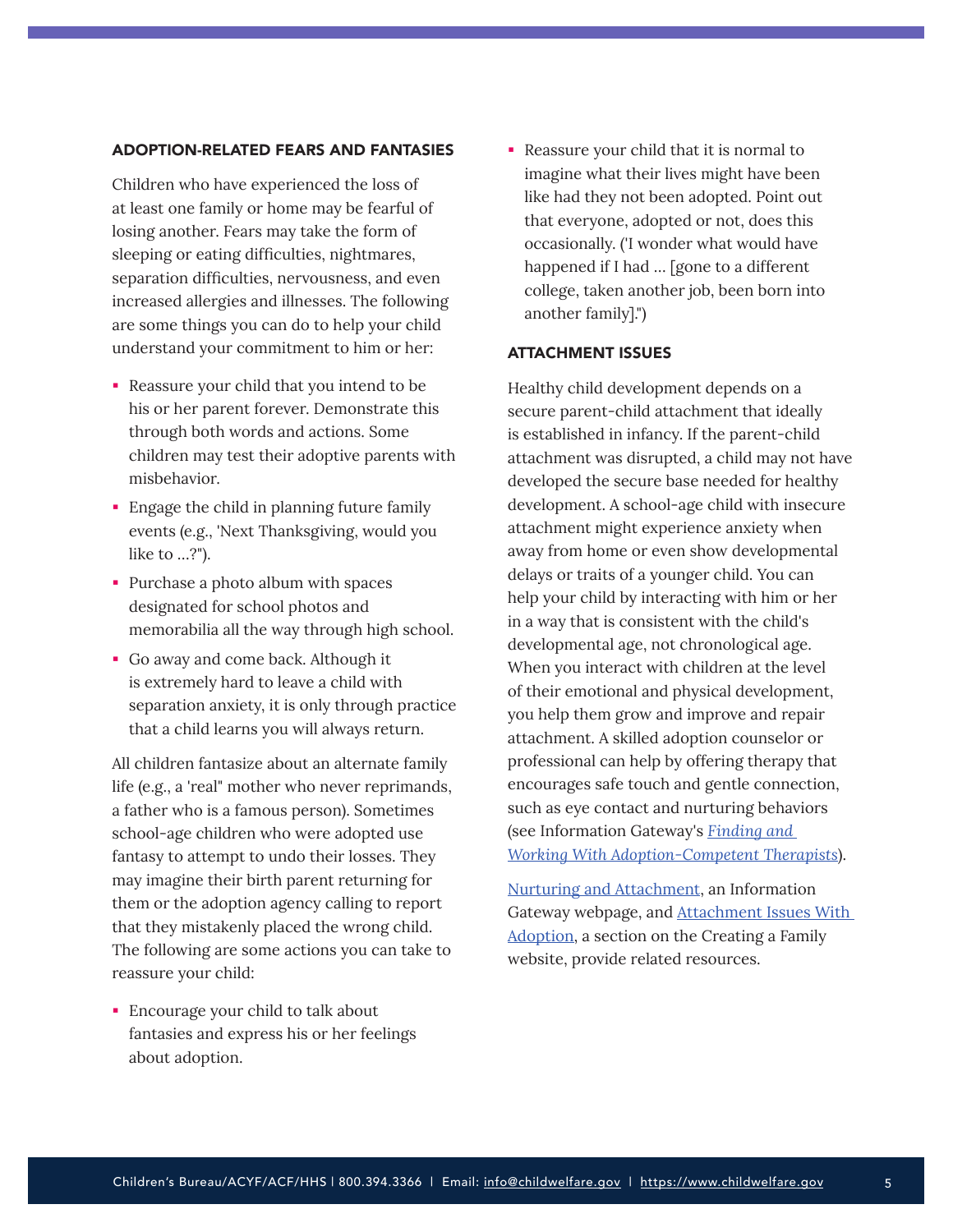#### THE EFFECTS OF TRAUMA

Many adopted children have experienced some degree of trauma. Potentially traumatic events include abuse (physical, sexual, or emotional), neglect, unpredictable parental behavior due to addiction or mental illness, or separation from loved ones. Exposure to trauma can affect how children learn, think, feel, and interact, and it may have consequences for their health and development that persist even after they join safe and stable adoptive homes.

The experience of multiple traumatic events over time can result in the development of challenging habits or behaviors (for example, hoarding food, fighting, distrust of adults). Keep in mind that these behaviors may have helped your child survive a dangerous situation.

Parenting a traumatized child can put a strain on other relationships and trigger what is known as 'secondary trauma" (or 'vicarious trauma") in parents. Symptoms of secondary trauma may be physical (headaches, stomachaches, lack of energy), behavioral (increased drinking or smoking, avoiding others), emotional (anxiety, depression, loneliness), or mental (inability to concentrate or make decisions). In some cases, this may be the result of past, unresolved parental trauma that is rekindled by the child's issues. These issues must be healed before you can help your child.

#### Resources to Help Families Cope With Trauma

- *[Parenting a Child Who Has Experienced](https://www.childwelfare.gov/pubs/factsheets/child-trauma/)  [Trauma](https://www.childwelfare.gov/pubs/factsheets/child-trauma/)* (Child Welfare Information Gateway factsheet)
- *[Long-Term Consequences of Child Abuse](https://www.childwelfare.gov/pubs/factsheets/long-term-consequences/)  [and Neglect](https://www.childwelfare.gov/pubs/factsheets/long-term-consequences/)* (Child Welfare Information Gateway factsheet)
- *[Parenting a Child or Youth Who Has Been](https://www.childwelfare.gov/pubs/f-abused/)  [Sexually Abused: A Guide for Foster](https://www.childwelfare.gov/pubs/f-abused/)  [and Adoptive Parents](https://www.childwelfare.gov/pubs/f-abused/)* (Child Welfare Information Gateway factsheet)
- Resources on Trauma for Caregivers [and Families](https://www.childwelfare.gov/topics/responding/trauma/caregivers/) (Child Welfare Information Gateway webpage)
- *[Pathways to Permanence 2: Parenting](https://www.adoption.on.ca/pathways-to-permanence-2)  [Children Who Have Experienced Trauma](https://www.adoption.on.ca/pathways-to-permanence-2)  [and Loss](https://www.adoption.on.ca/pathways-to-permanence-2)* (an eight-session curriculum from ACT: An Adoption and Permanency Curriculum for Child Welfare and Mental Health Professionals developed by Kinship Center, a member of Seneca Family of Agencies in California)
- [Trauma Guide](https://www.aap.org/en-us/advocacy-and-policy/aap-health-initiatives/healthy-foster-care-america/Pages/Trauma-Guide.aspx) (American Academy of Pediatrics resource that includes *[Parenting](https://www.aap.org/en-us/advocacy-and-policy/aap-health-initiatives/healthy-foster-care-america/Documents/FamilyHandout.pdf)  [After Trauma: Understanding Your Child's](https://www.aap.org/en-us/advocacy-and-policy/aap-health-initiatives/healthy-foster-care-america/Documents/FamilyHandout.pdf)  [Needs—A Guide for Foster and Adoptive](https://www.aap.org/en-us/advocacy-and-policy/aap-health-initiatives/healthy-foster-care-america/Documents/FamilyHandout.pdf)  [Parents](https://www.aap.org/en-us/advocacy-and-policy/aap-health-initiatives/healthy-foster-care-america/Documents/FamilyHandout.pdf)* and *[When Things Aren't Perfect:](https://www.aap.org/en-us/Documents/ttb_caring_for_yourself.pdf)  [Caring for Yourself and Your Children](https://www.aap.org/en-us/Documents/ttb_caring_for_yourself.pdf)*)
- **Harmony Family Center's developmental** [timeline,](https://f703a7d7-8ac0-4f02-8b8d-b5183e4ac074.filesusr.com/ugd/434165_476d3343f2d241c192fc53084ba610f9.pdf) mentioned above, includes developmentally appropriate sensory interventions to help children overcome the effects of trauma, as well as several useful [parenting resources.](https://www.harmonyfamilycenter.org/harmony-at-home)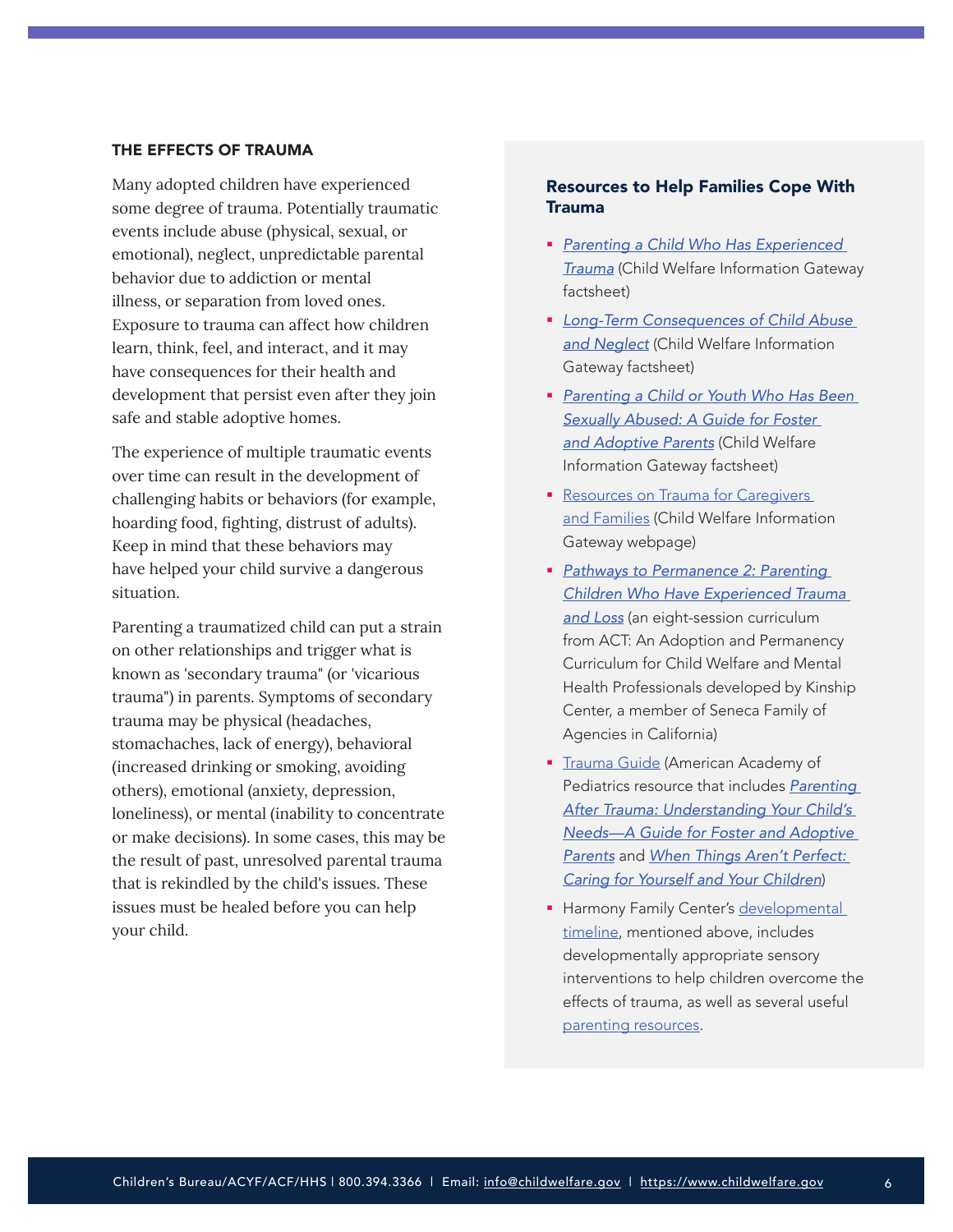### <span id="page-6-0"></span>DISCIPLINE CONSIDERATIONS

Children act out as a way of communicating specific needs or fears. It is important for parents to recognize these actions and decode what their children are trying to say so they can meet their needs and curb negative behaviors. Children will often escalate such behaviors until they feel they are heard. Effective discipline will help children develop internal controls and practice more acceptable behavior. The right approach will depend on a child's abilities, learning style, and family history. Many resources are available to help parents learn positive discipline techniques. This section offers a few strategies that may be particularly useful for adoptive parents.

The most important first step for adoptive parents is to focus on forming a positive relationship with their children. While some discipline will be needed from the beginning, these efforts will be more effective after a strong attachment is established between you and your child. Likewise, children with serious attachment problems may not respond to discipline in the same way as children who have a healthy, secure attachment with their parents (see the earlier section on Attachment Issues).

#### THE IMPORTANCE OF ROUTINE

School-age children do best with consistency in both rules and routines, as they feel more secure and confident when they know what to expect. Be patient when teaching your child about family rules and routines and use language like, 'In this house, we …" Children who were neglected, had frequent changes in caretakers, or lived in group settings may need extra time to understand the workings of a healthy family structure. They may have to unlearn past patterns as they learn new ones and experience consistency.

Consider your child's previous experiences and skills when you set rules or decide if a particular activity should be allowed. A child who was neglected often needs more parental supervision than other children of the same age. You may need to protect and supervise as you would a younger child. Giving children too much freedom too soon can set them up for failure.

#### USING REWARDS AND CONSEQUENCES

Never underestimate the importance of recognizing and rewarding good behavior. Praise is often far more effective than punishment and can go a long way in encouraging your child's positive behavior. Be sure to praise *specific* actions (e.g., 'Great job cleaning your room," or 'I appreciate how nicely you shared with your little sister!") rather than saying something that labels behavior more generally (e.g., 'You're a good girl").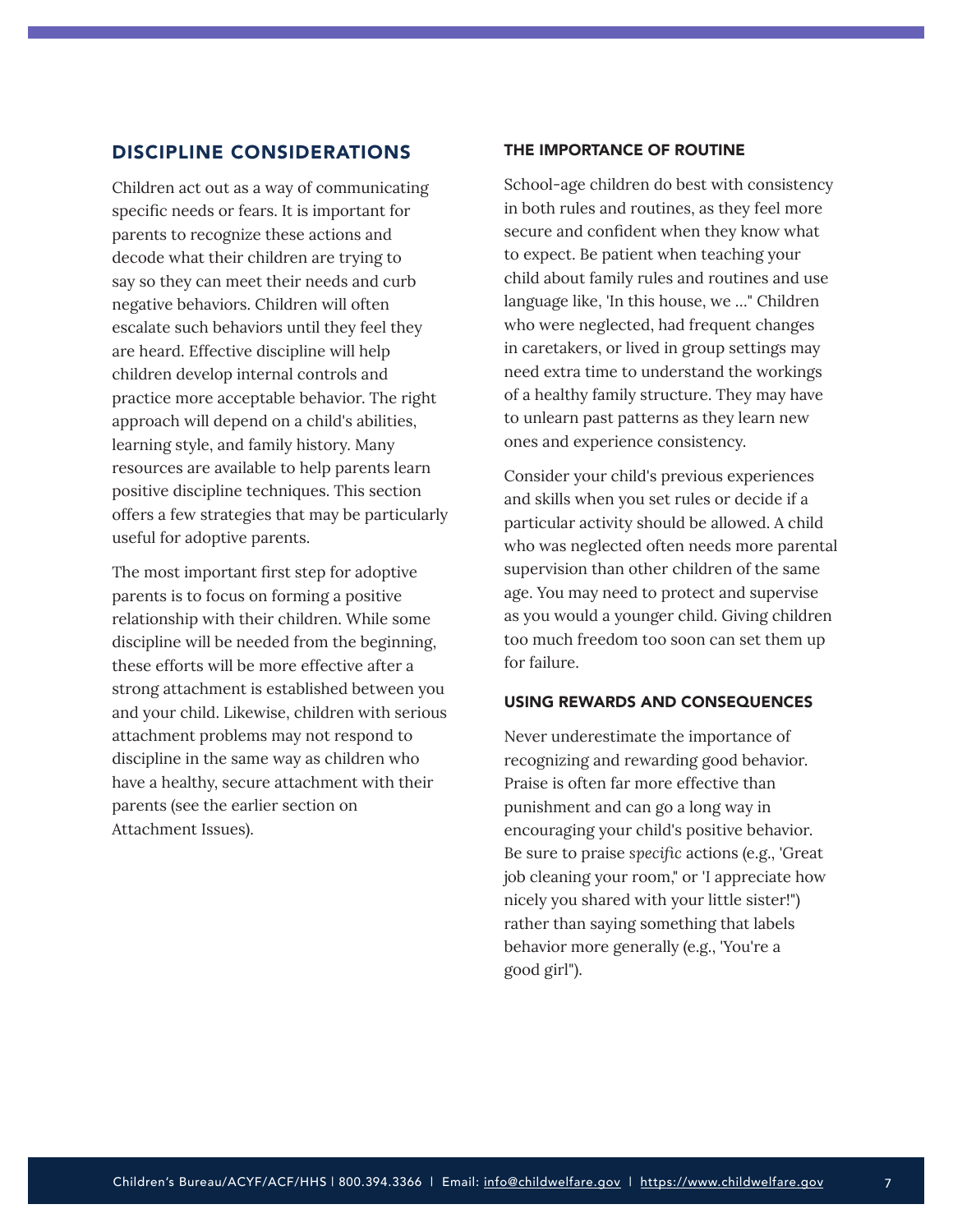You can help your child understand the consequences of his or her negative behaviors. Imposing a consequence or taking away a privilege (e.g., not going to the playground or allowing less time for video games) is more effective when the child can see a logical connection to his or her actions. For example, if your child rides a bicycle on a busy street where he or she has been told not to ride, then a fitting consequence might be no bike riding for the next 3 days. Try to give warnings about what children can expect *before* they get into trouble (e.g., 'If you don't do your homework, you won't be able go to your friend's house") rather than surprising them with consequences.

Children with learning delays or those who experienced neglect or prenatal substance use may need extra help understanding cause and effect and may not be able to make a connection between behavior and rewards or consequences.

#### RETHINKING THE *TIME-OUT* DISCIPLINE **TECHNIQUE**

Many parents like to use *time out* as a discipline technique. Time out involves removing a child from an activity and placing him or her in a safe place to think things over or to cool down alone. This method, however, is not always appropriate for children who have been maltreated, have attachment issues, or were raised in group settings. The first goal in parenting these children is to help them form healthy attachments. In these cases, it is better to have the child remain close to you (*time in*) until he or she regains enough control to return to the previous activity. This is useful because it avoids isolating children from their parents, playmates, and the rest of the family and helps support attachment (see the section on Attachment Issues). It sends the message, 'You are having a hard time with control. I am here to help you." This can also help the child with problem solving and learning how to self-regulate [\(Taking a Time-](https://www.rainbowkids.com/adoption-stories/taking-a-time-in-with-your-child-648)[In With Your Child](https://www.rainbowkids.com/adoption-stories/taking-a-time-in-with-your-child-648), a how-to guide developed for parents by Rainbow Kids, an adoption and child advocacy group, offers useful tips).

#### SOCIAL MEDIA USE

When your child begins to use the Internet and social networking sites, provide appropriate guidance and set 'ground rules" for social media use. Some adopted children are contacted by birth family members via the Internet without their adoptive parents' knowledge. If you would prefer that your child wait to be contacted by or contact birth family members, let your child know that. It is important to talk about these things before they occur, so that everyone is better prepared for the issues that can arise.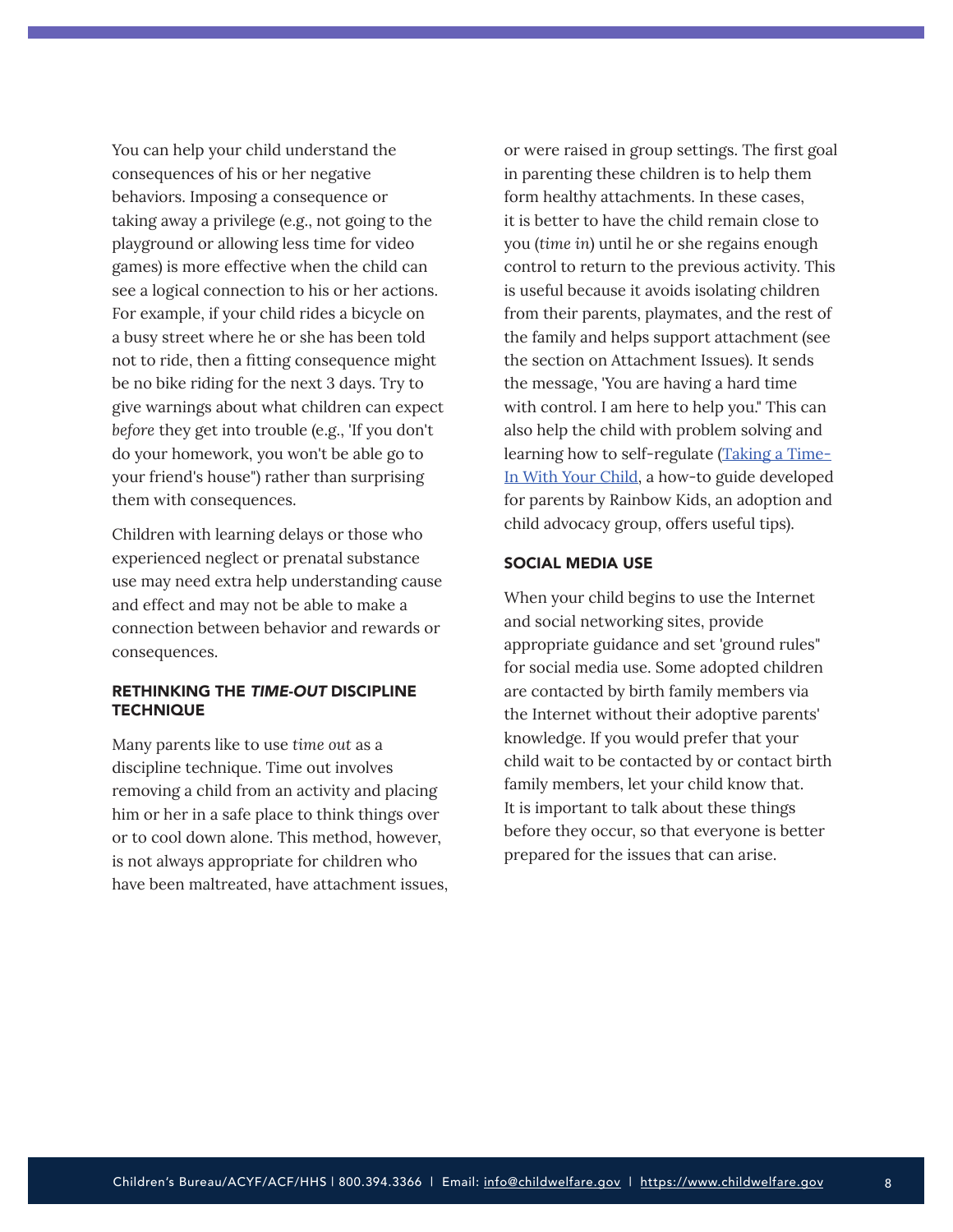<span id="page-8-0"></span>Consider the following points:

- Recognize that information and photos shared via social media sites are not private. Stay on top of changing privacy policies, and keep in mind that anything you post could be made public.
- Connecting via social media exposes everyone involved to a lot of information about each other's daily lives. This can be positive, but it also can be overwhelming or difficult, especially for children. Setting boundaries from the beginning will support a healthier long-term relationship.
- **Be especially cautious about posting** information about your child's adoption and birth family on the Internet. Your child should learn this information directly from you, at the right time, rather than by searching the Internet. Likewise, your child deserves to decide when and how he or she feels comfortable sharing this information with others.
- If you receive an unexpected request to connect from a member of your child's birth family, consider reaching out to your agency or an adoption-competent professional for advice and support before responding. A professional can help you set safe and comfortable boundaries for contact (including redirecting the birth family member to a more private form of communication, if desired).

 As with any extended family relationship, there may be inconveniences and challenges. Handle these with sensitivity and respect. Seeing that you value his or her birth relatives or previous caretakers will help your child's self-esteem and encourage a closer relationship with you.

See Information Gateway's [Social Media in](https://www.childwelfare.gov/topics/adoption/intro/social-media-adoption/)  [Adoption](https://www.childwelfare.gov/topics/adoption/intro/social-media-adoption/) webpage for more information.

## TALKING OPENLY ABOUT ADOPTION

Parents who feel good about adoption, are comfortable talking about it, and can openly acknowledge their child's feelings are best able to help their children do the same. Parents who tense up when the topic is raised or keep it a secret may send the message that something is wrong with being adopted. This section presents tips for communicating about adoption and recognizing your child's history in a positive way.

When talking with your child about adoption, pay special attention to the words you use and remember that *how* you say something is just as important as *what* you say.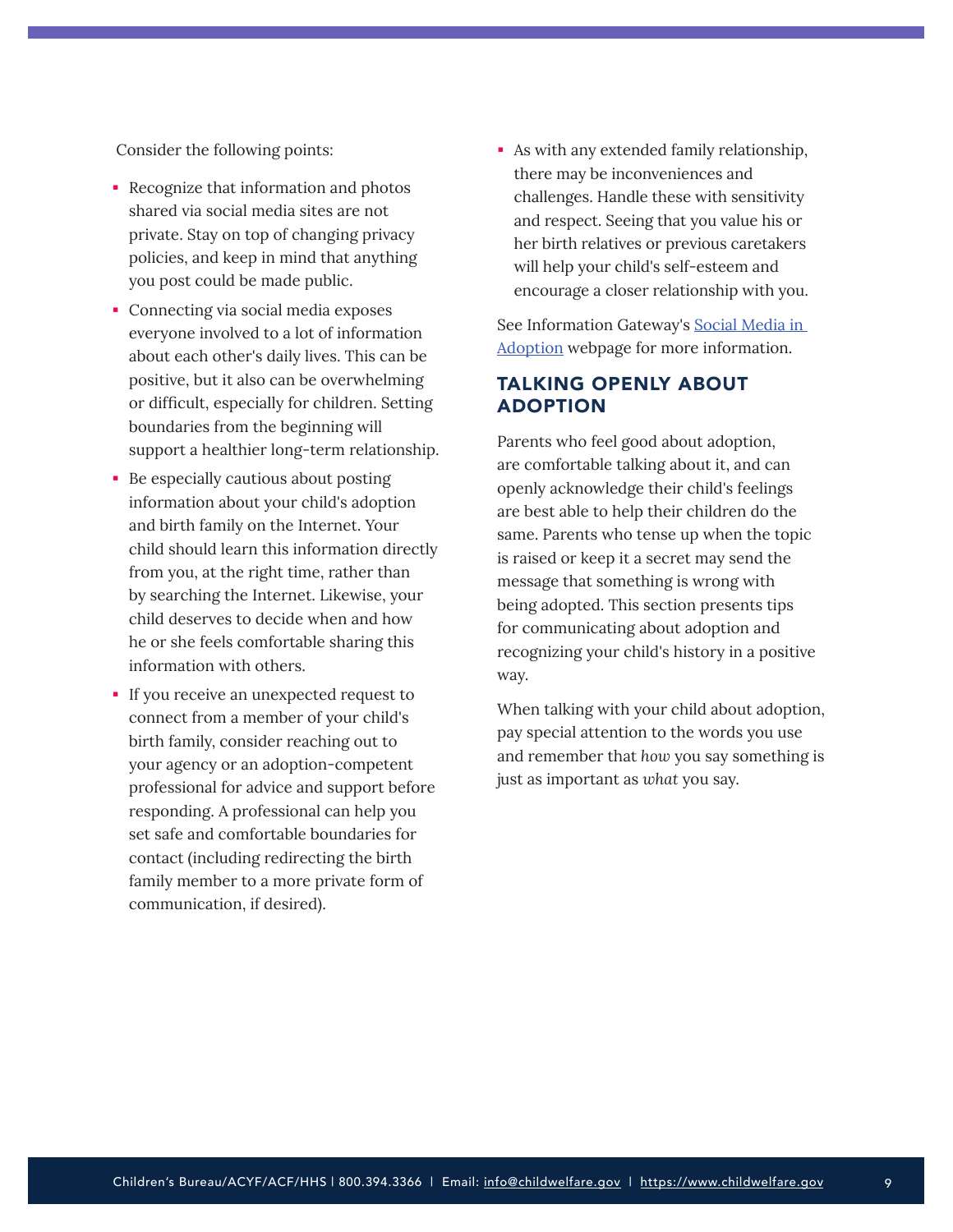## How to Talk About Adoption

CONSIDER THE FOLLOWING WORD CHOICES:

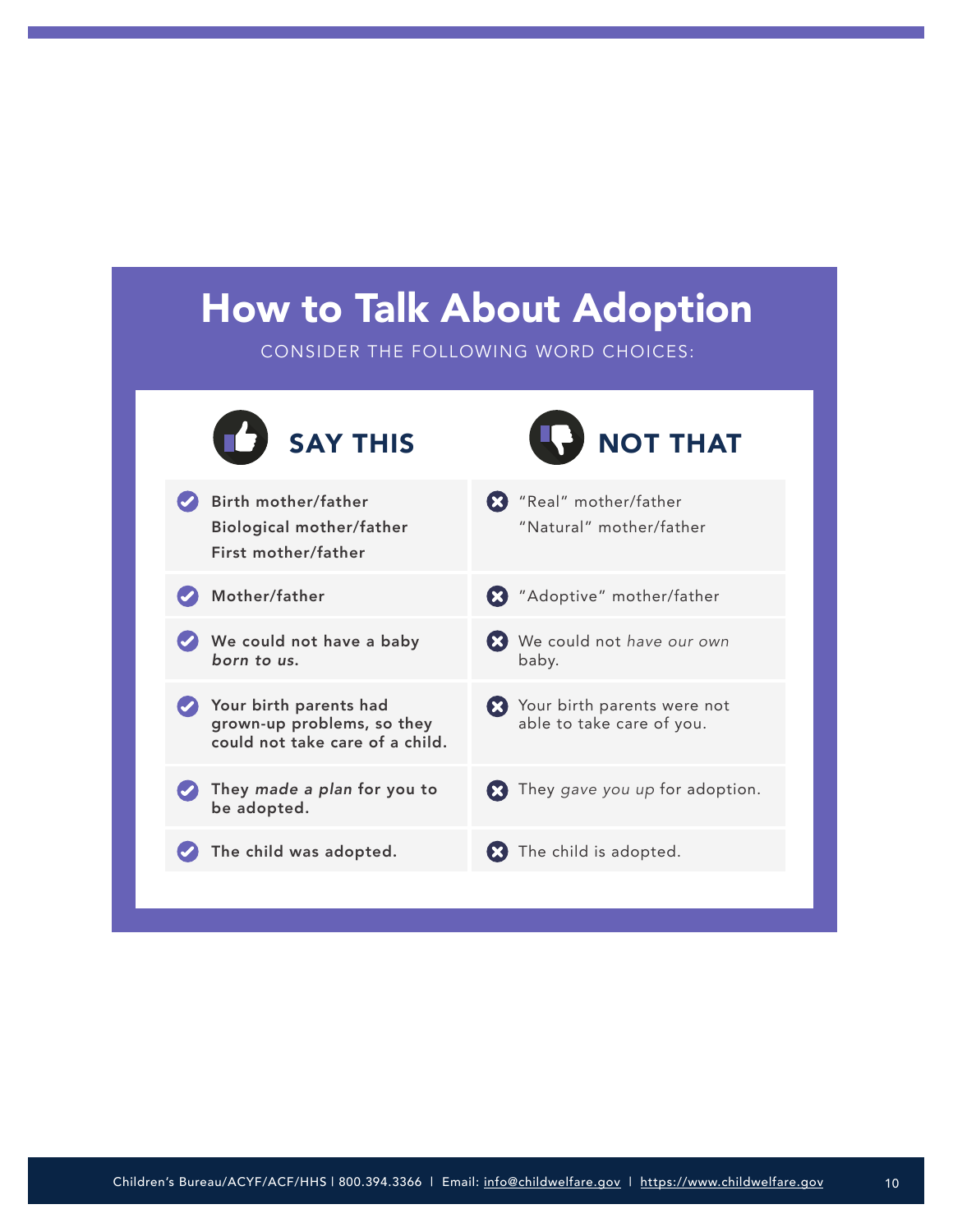Below is some advice for communicating with your child:

- **Think about what your child might hear**. Many adoptive parents try to build their child's self-esteem by saying things that may seem positive but can be misinterpreted. For example:
	- '*Your birth mom gave you up for adoption because she loved you so much.*" A child may start to wonder if the adoptive parents also will send him or her away because of their love.
	- '*You are very lucky to be adopted.*" Children who are adopted should not be expected to be grateful to have a family or to be cared for. This can lead to selfesteem issues (i.e., Why do other children deserve families, but I have to be grateful to have one?)
	- '*We chose to adopt you—you are special.*" Children may later realize the loss that is implied by being 'chosen" (they first had to be 'unchosen").
- **Do not sugarcoat the adoption experience**. Doing so denies children the support they need as they grieve their unique losses. For example, talking only about how wonderful it was for your child to be adopted ignores the fact that gaining your family also means losing the experience of being raised with the birth family. In order to heal, a child must first be allowed to grieve and be angry.
- **Practice talking about adoption** in an adoptive parent support group or with others in your support network and let them give you feedback.

#### HANDLING DIFFICULT INFORMATION

Adoptive parents often try to protect their children from the more painful aspects of their histories. You may wonder what to tell and what to hold back from your child. Here are some guidelines for addressing your child's past:

- Your child has a right to his or her own history and will eventually learn what happened. You are the best person to share this information and help your child understand the facts. It is not a question of whether to share this information but deciding when and how to most appropriately do so.
- Do not force your child to talk about the past if he or she is not ready. Remain open and available for when the time is right.
- State the truth simply. Do not provide details that might be too complex for him or her to understand. Many details are too traumatic for young children, so more information can be given as your child develops and is able to handle more. An adoption professional can guide you in this process.
- Present the facts about your child's history or birth family without judgment or criticism. Realize that children who are adopted identify with their birth parents even if they have no contact with them or memory of them. Criticism of a birth parent will at some point be reflected in how the child feels about him- or herself.
- Offer an alternate viewpoint if your child criticizes his or her birth parents (e.g., 'Your mom had a lot to juggle and did the best she could"). However, resist the temptation to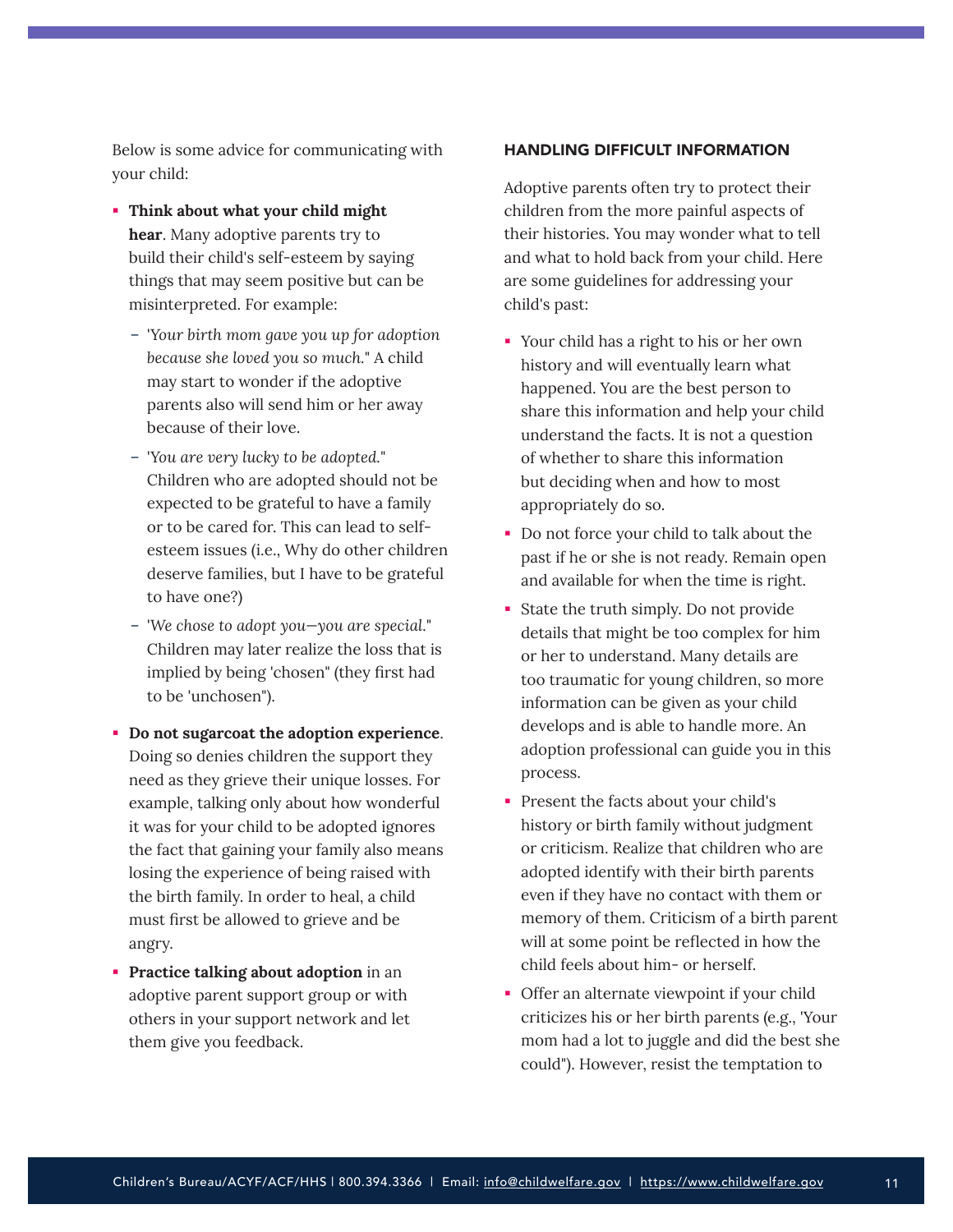make up information or put a better spin on your child's history. Be sure to explain that caseworkers and other professionals may have tried to help your child's birth parents, but that change was not possible. This may help alleviate anger the child may feel about being removed from his or her birth family.

Help your child understand that the choices and mistakes birth family members made have no bearing on your child's value. Explain that the actions of that adult do not mean they didn't care for the child. Reassure your child that he or she has the power to make choices and find happiness.

#### RESPECTING YOUR CHILD'S BACKGROUND

Find ways to acknowledge and show respect for your child's birth parents and birth family members. This will strengthen your child's attachment to you.

- Take the initiative by talking about birth families and prior caregivers (e.g., 'I bet your birth mother is thinking about you today" or 'I wonder if you miss the people who took care of you before you came here"). Avoid statements that may arouse a child's sense of concern for his or her birth parents' welfare (e.g., 'I bet she misses you so much").
- Create a 'lifebook" together that records your child's personal history through pictures, objects, news clippings, and other memorabilia that have a personal meaning. A lifebook can help your child understand more about his or her history and process any feelings of loss about his

or her birth family at each developmental stage. (Be aware that sometimes photos and mementos can bring up pain and loss and cause temporary acting out.) For more information, see the **Lifebooks** webpage on the Information Gateway website for resources, tips, and samples.

- If possible, encourage safe, developmentally appropriate contact with the birth family and others from your child's past. Such contact will help your child understand his or her history and promote identity development, self-esteem, and attachment to your family (Information Gateway's *[Helping Your Adopted Children Maintain](https://www.childwelfare.gov/pubs/factsheets-families-maintainrelationships/)  [Important Relationships With Family](https://www.childwelfare.gov/pubs/factsheets-families-maintainrelationships/)* and webpages on Facilitating Postadoption [Contact and Ongoing Relationships](https://www.childwelfare.gov/topics/adoption/postplacement/connections/facilitating-postadoption-contact-and-openness/) and [Maintaining Connections With Birth](https://www.childwelfare.gov/topics/adoption/preplacement/adoption-openness/)  [Families in Adoption](https://www.childwelfare.gov/topics/adoption/preplacement/adoption-openness/) provide helpful tips).
- Show your interest in finding as much information about your child's past as you can:
	- Help your child learn about his or her cultural background and race (see Information Gateway's *[Parenting in](https://www.childwelfare.gov/pubs/parenting-diverse-families/)  [Racially and Culturally Diverse Adoptive](https://www.childwelfare.gov/pubs/parenting-diverse-families/)  [Families](https://www.childwelfare.gov/pubs/parenting-diverse-families/)* factsheet and [Adoption by](https://www.childwelfare.gov/topics/adoption/adoptive/family-type/diversefamilies/)  [Family Type: Racially and Culturally](https://www.childwelfare.gov/topics/adoption/adoptive/family-type/diversefamilies/)  [Diverse Families](https://www.childwelfare.gov/topics/adoption/adoptive/family-type/diversefamilies/) webpage).
	- For intercountry adoptions, learn with your child about the food, history, and traditional dress of his or her country of origin. Develop relationships with members of your child's birth country and, if financially possible, plan a future family trip to the child's homeland.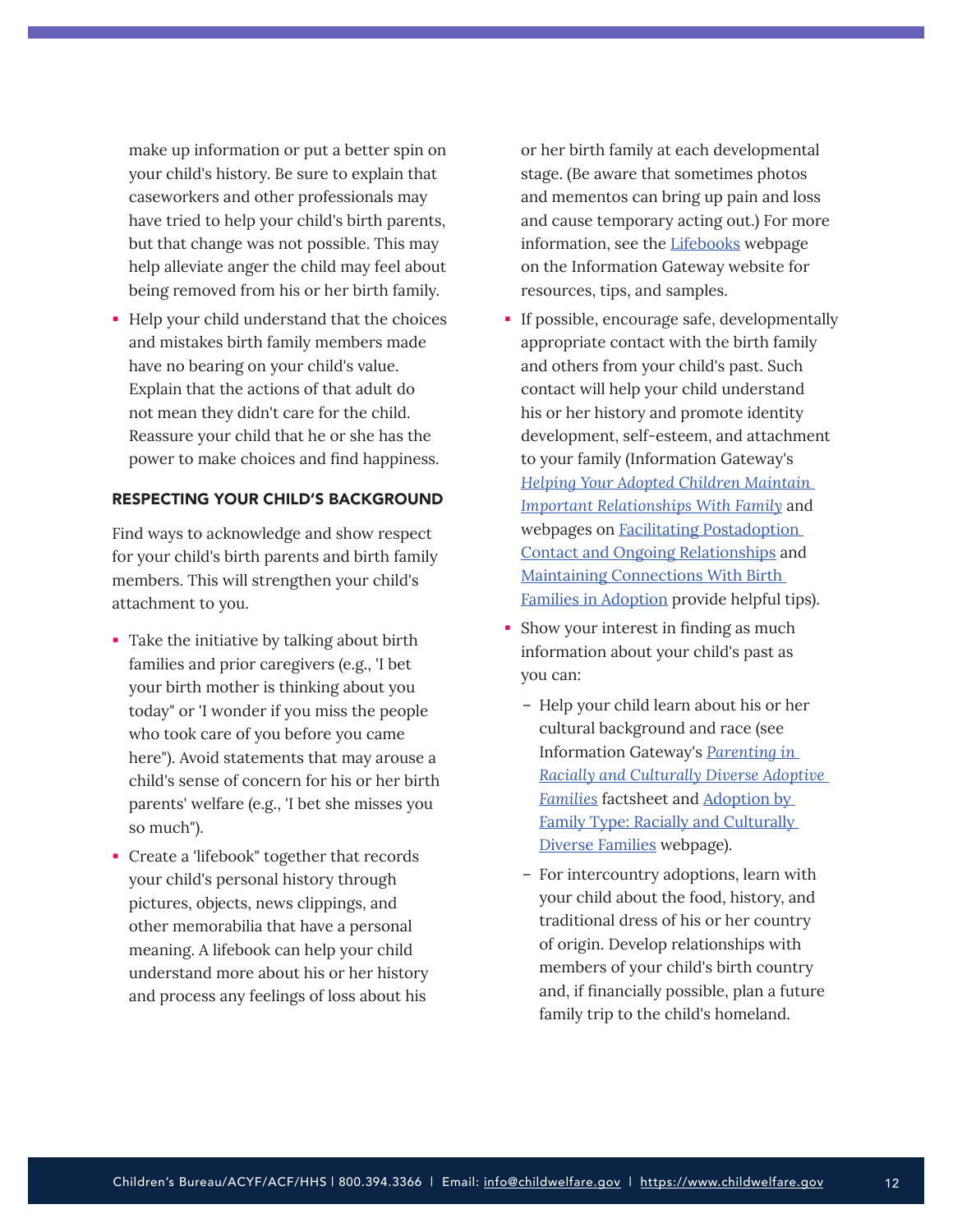- Create adoption rituals, such as the following:
	- Some adoptive families honor birth parents and grandparents on Mother's Day and Father's Day with special prayers, cards, or candle-lighting ceremonies.
	- Adoption anniversaries can be acknowledged with special meals or events.
	- Holidays and significant events of a child's birthplace can be celebrated (for example, the date that your child's country of origin recognizes its own independence day, thanksgiving, or the new year).

#### COMMUNICATING WITH SCHOOL **PERSONNEL**

In deciding how much information to share with school personnel about your child's history, follow the 'need-to-know" rule. Share only the information needed to ease your child's adjustment and ensure his or her needs are met. Here are some things you can do:

- Try to connect with your child's teachers before each school year. Let teachers know if any subjects might be distressing to your child (e.g., a child whose birth family was affected by addiction might be upset by a presentation on substance use).
- Ask teachers to include adoption in lessons on family diversity and nontraditional families.
- Offer to make a presentation about adoption to the school staff or to your child's class (with your child's input and approval).
- **Encourage school personnel to use positive** adoption language (e.g., the 'Choose Your Words Carefully" suggestions on page 8).
- **Donate books and materials about adoption** to the school library.

 Ask your child's teachers to offer options or adjust assignments about family history. For example, instead of asking students to bring in a baby photo, students could bring in or draw a photo of themselves when they were *younger*. For a 'family tree" assignment, children could be allowed to include their birth family as the root system or draw a figure that better reflects their unique family structure.

Information Gateway's [Adoption and School](https://www.childwelfare.gov/topics/adoption/adopt-parenting/school/) webpage provides additional resources to help adoptive families.

#### HELPING YOUR CHILD WITH SOCIAL INTERACTIONS

You can help your child decide how to talk about their adoption with classmates and others. It is important to recognize that for some children, it may be challenging to relate to others as a result of being affected by the core issues of adoption (see Information Gateway's factsheet for families, *[The Impact of Adoption](https://www.childwelfare.gov/pubs/factsheets-families-adoptionimpact/)*, for more information). The following are ways you can help your child prepare for adoptionrelated comments or questions:

- Encourage your child to think in advance about how he or she wants to respond to questions about adoption.
- Offer 'What if ...?" scenarios, and practice responses with your child.
- Teach your child that it is up to him or her to decide how much personal information they are comfortable sharing. This includes allowing your child to choose how to respond to certain class assignments, such as family trees.
- Help your child understand the possible consequences of what he or she tells others.